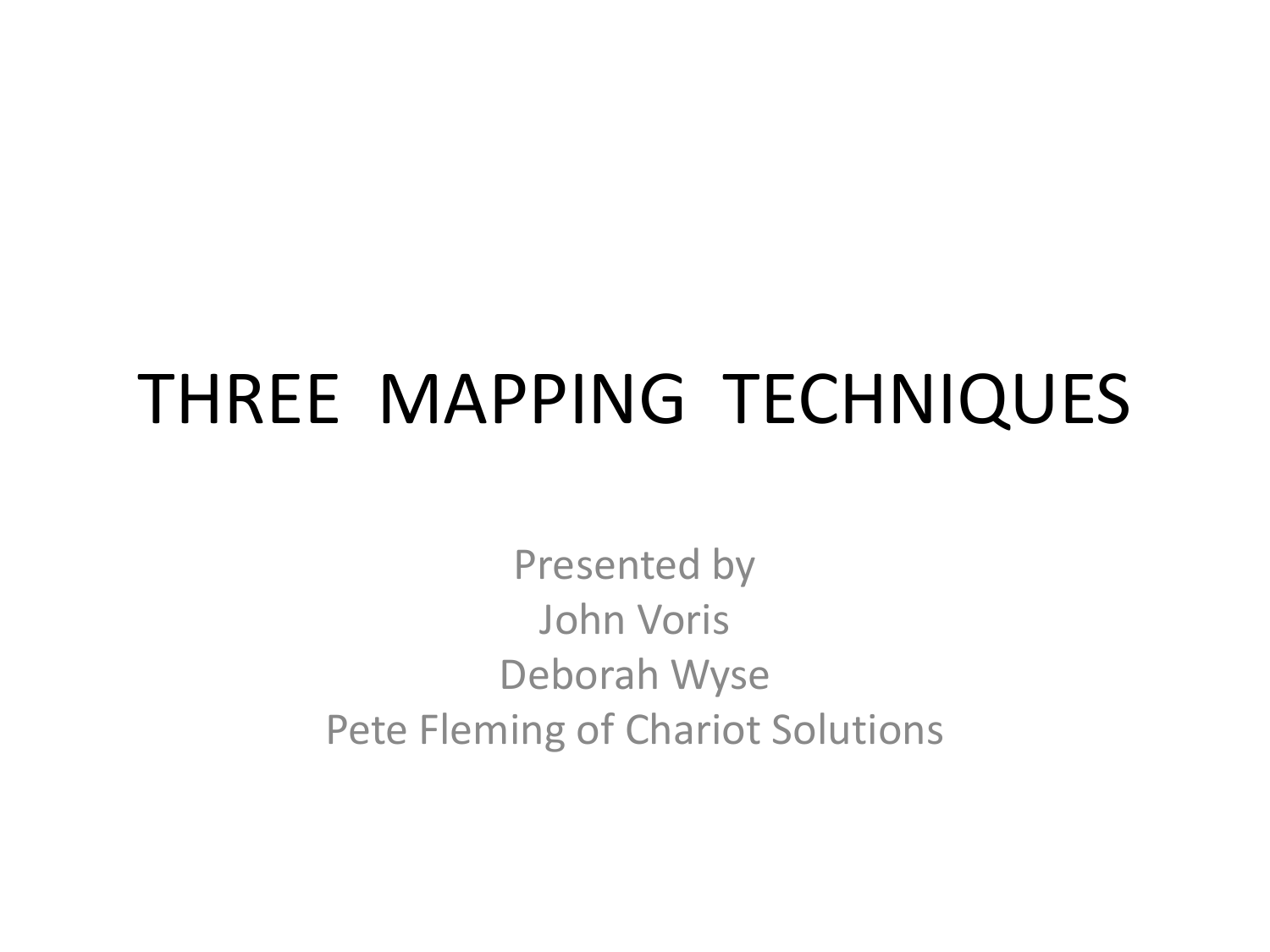#### WHEN TO USE MAPPING TECHNIQUES

Brainstorming Collecting and Categorizing Items

Benefits ( Hard to Quantify Areas ) When a spreadsheet can not describe things

Experience Journeys We use maps in our Real-Life Journeys

Maps can help "When Value must be Experienced to be Understood" ( quote by Seth Godin )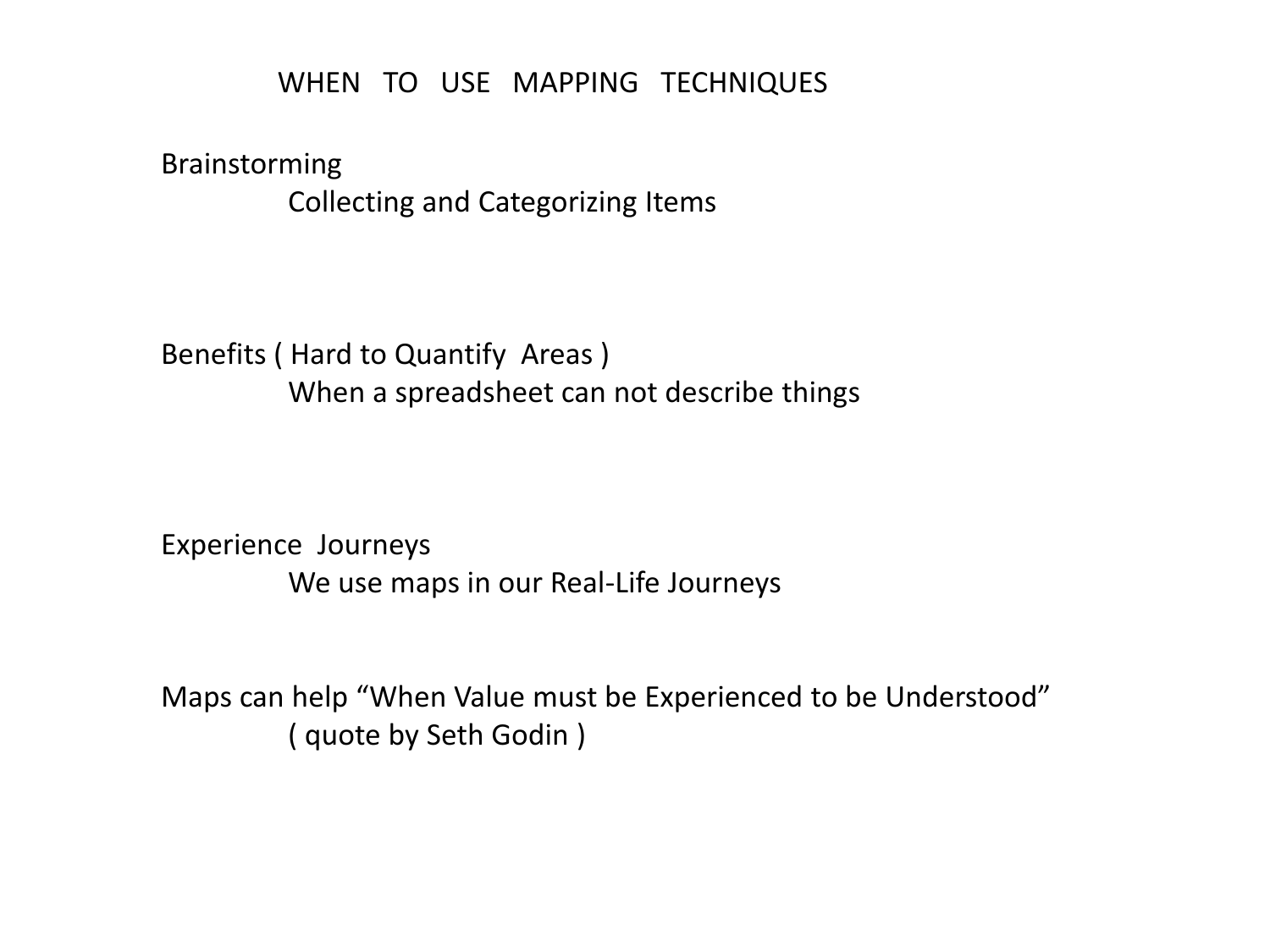#### TECHNIQUES PRESENTED TODAY

Three different techniques you will hear today ( Three tools for our Toolbox )

- Shu Ha Ri Assessment
	- John Voris 7 minutes
- Impact Mapping
	- Deborah Wyse 23 minutes
	- Nov 2017 AgilePhilly
- Customer Journey Mapping Part I
	- Peter Fleming 30 minutes
	- Intro & Interviews

Customer Journey Mapping Part II

- Peter Fleming 60 minutes
- Mapping the Journey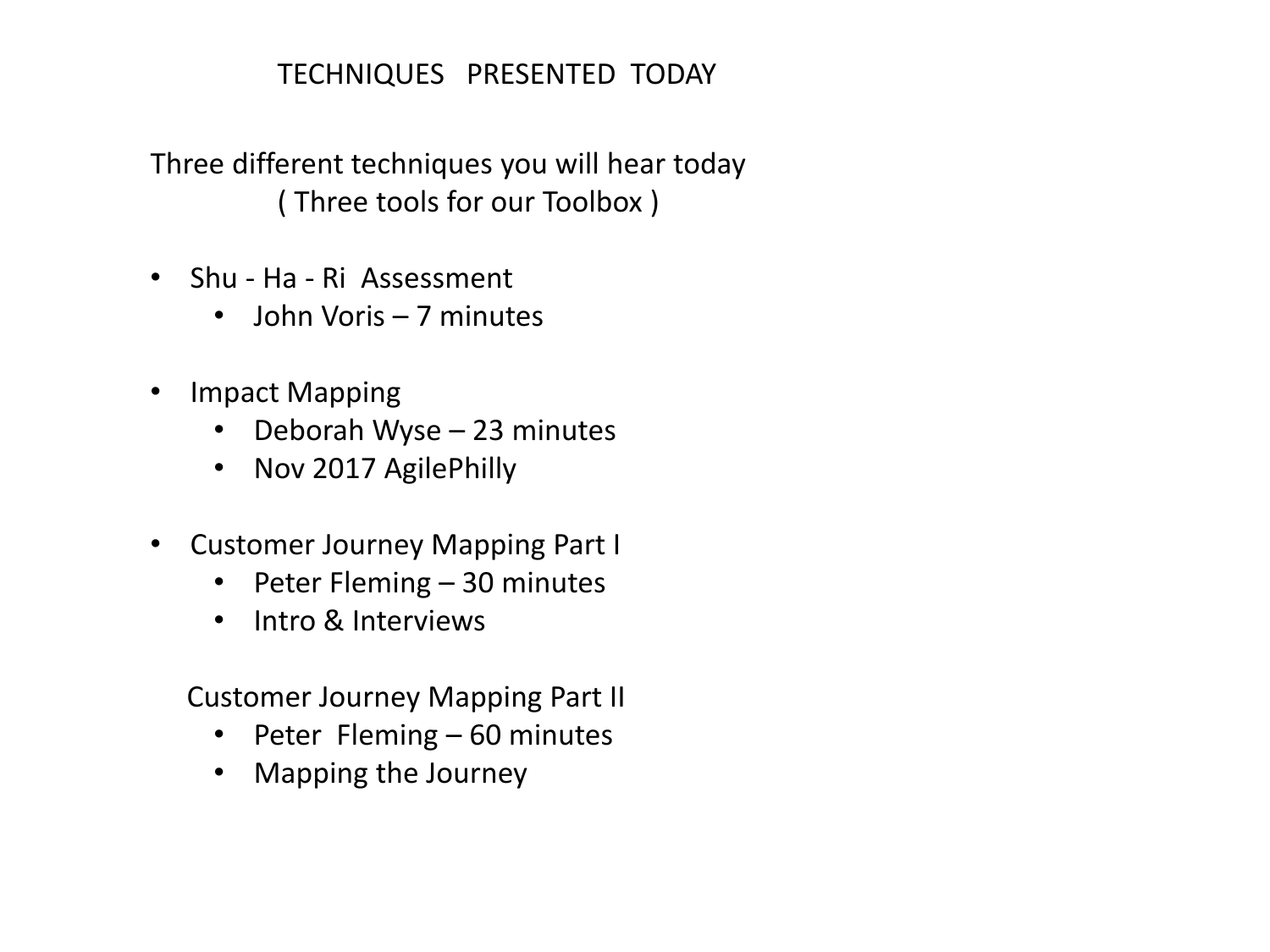Shu - Ha - Ri

- \* From Marshal Arts
- \* can describe cooking
- Shu Beginning Level Learn by Rote, Repeat Obey Fundamentals Learn Discipline Needs Mentoring
- Ha Basics are done Theory understood Feels Comfortable Branch out & acquire New Can Break from Tradition Can Innovate
- Ri Explore and Mix Are Senior & Coaching Others Transcendence Creative & Natural

Article by Karen Greaves Growing Agile.co.nz

<http://www.scrumexpert.com/knowledge/assessing-your-agile-coaching-skills>

Absorb

Adopt Adapt

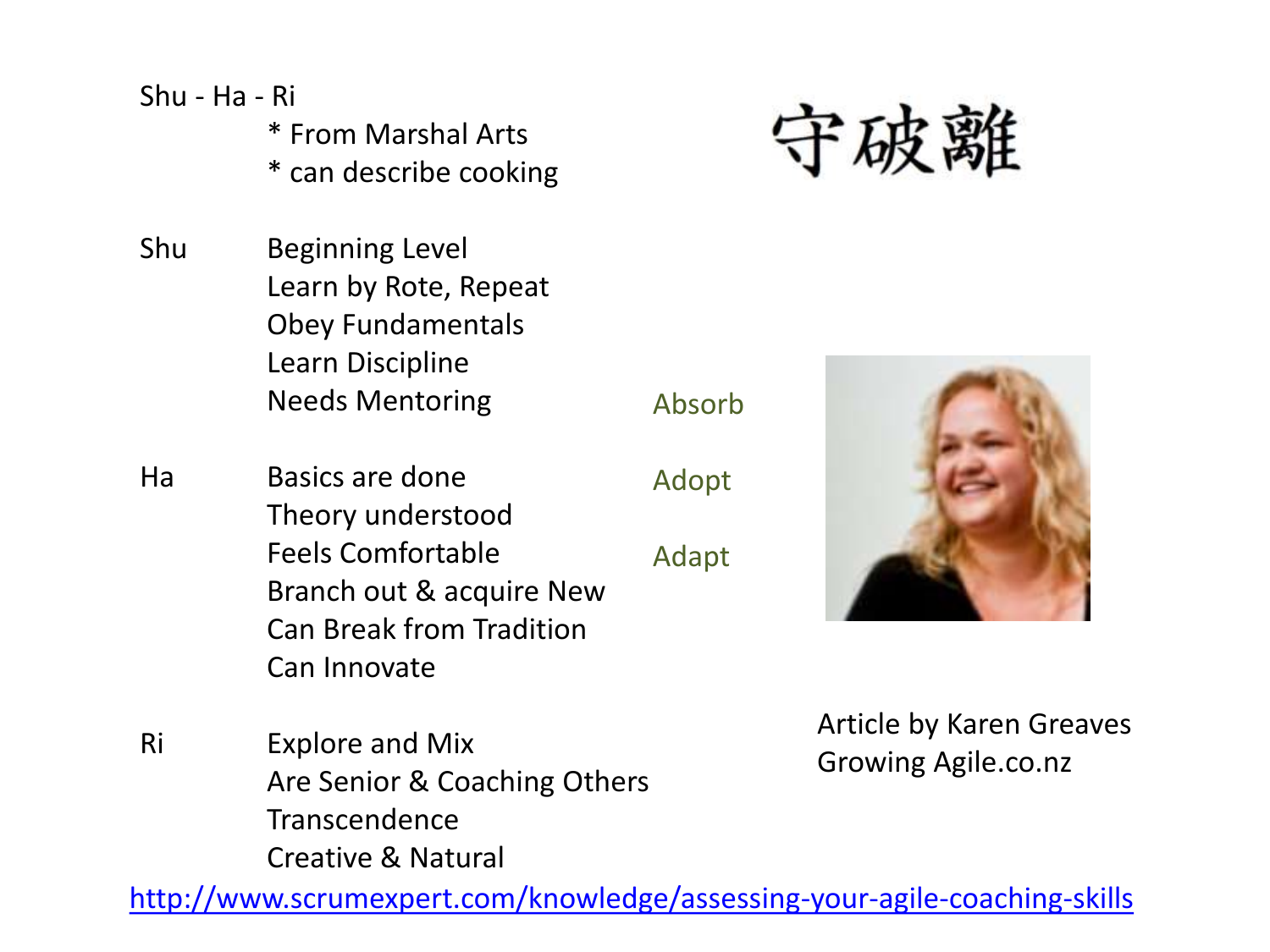|                          |           | Aglie Coach Assessment |     |                 |              |  |                      |           |       |                      |  |                |                   |                   |             |
|--------------------------|-----------|------------------------|-----|-----------------|--------------|--|----------------------|-----------|-------|----------------------|--|----------------|-------------------|-------------------|-------------|
|                          | Searching |                        |     | Facilitation    |              |  |                      |           |       | Self                 |  | <b>JALIUSE</b> |                   |                   |             |
|                          | 7907      | $\frac{Caathing}{sin}$ | 709 | <b>Falliday</b> | <b>Homes</b> |  | TACHFORD, Agreements | Knowledge | TIDE. | non-resuma selection |  | Ohioff.        | <b>Activities</b> | Training<br>Janes | <b>MEMI</b> |
| $\widetilde{\mathsf{R}}$ |           |                        |     |                 |              |  |                      |           |       |                      |  |                |                   |                   |             |
| Ha                       |           |                        |     |                 |              |  |                      |           |       |                      |  |                |                   |                   |             |
| Shu                      |           |                        |     |                 |              |  |                      |           |       |                      |  |                |                   |                   |             |
| 785                      |           |                        |     |                 |              |  |                      |           |       |                      |  |                |                   |                   |             |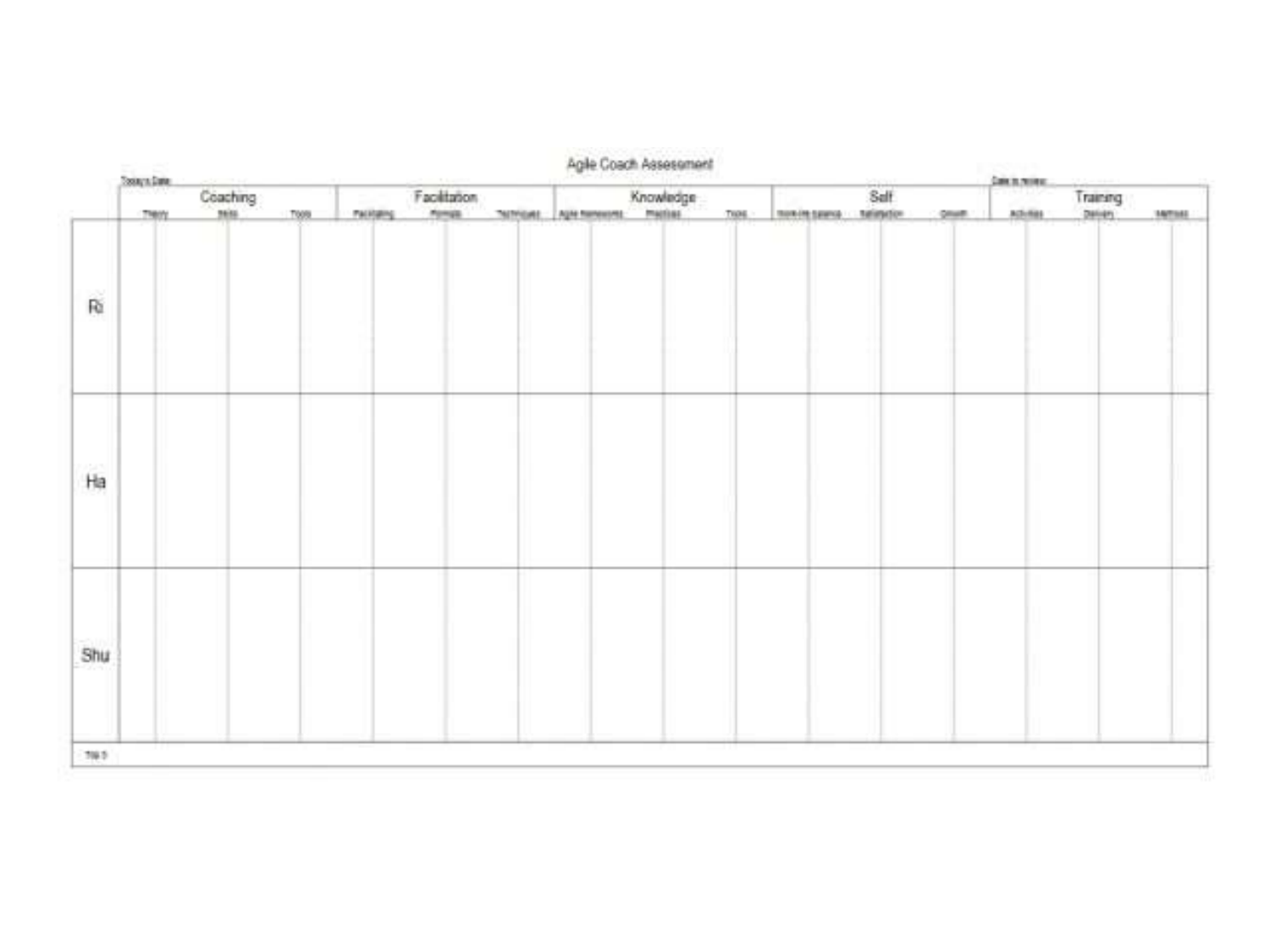#### **Karen's Example - Assess Yourself in the categories of . . .**

### **Coaching**

- \* Theory coaching contracts, the 9 modes
- \* Skills listening, detachment, feedback
- \* Tools Motivation Game, Listening Game, Feedback Models

### **Facilitation**

- \* Facilitating planning, distributed sessions, large scale
- \* Formats open space, lean coffee, ideation
- \* Techniques dot voting, brain writing, timelines

### **Knowledge**

- \* Agile Frameworks Scrum, Kanban, XP, Lean, Scaling
- \* Practices technical practices, Product Owner techniques, Scrum Master practices
- \* Tools online tools, physical tools

### **Self**

- \* Work/Life Balance time management, personal Kanban, productivity
- \* Satisfaction autonomy, mastery, purpose
- \* Growth networking, learning, community

#### **Training**

- \* Activities posters, ball toss, feedback wall
- \* Delivery room setup, planning, size
- \* Methods Training from the back of the room, mentoring, lecture based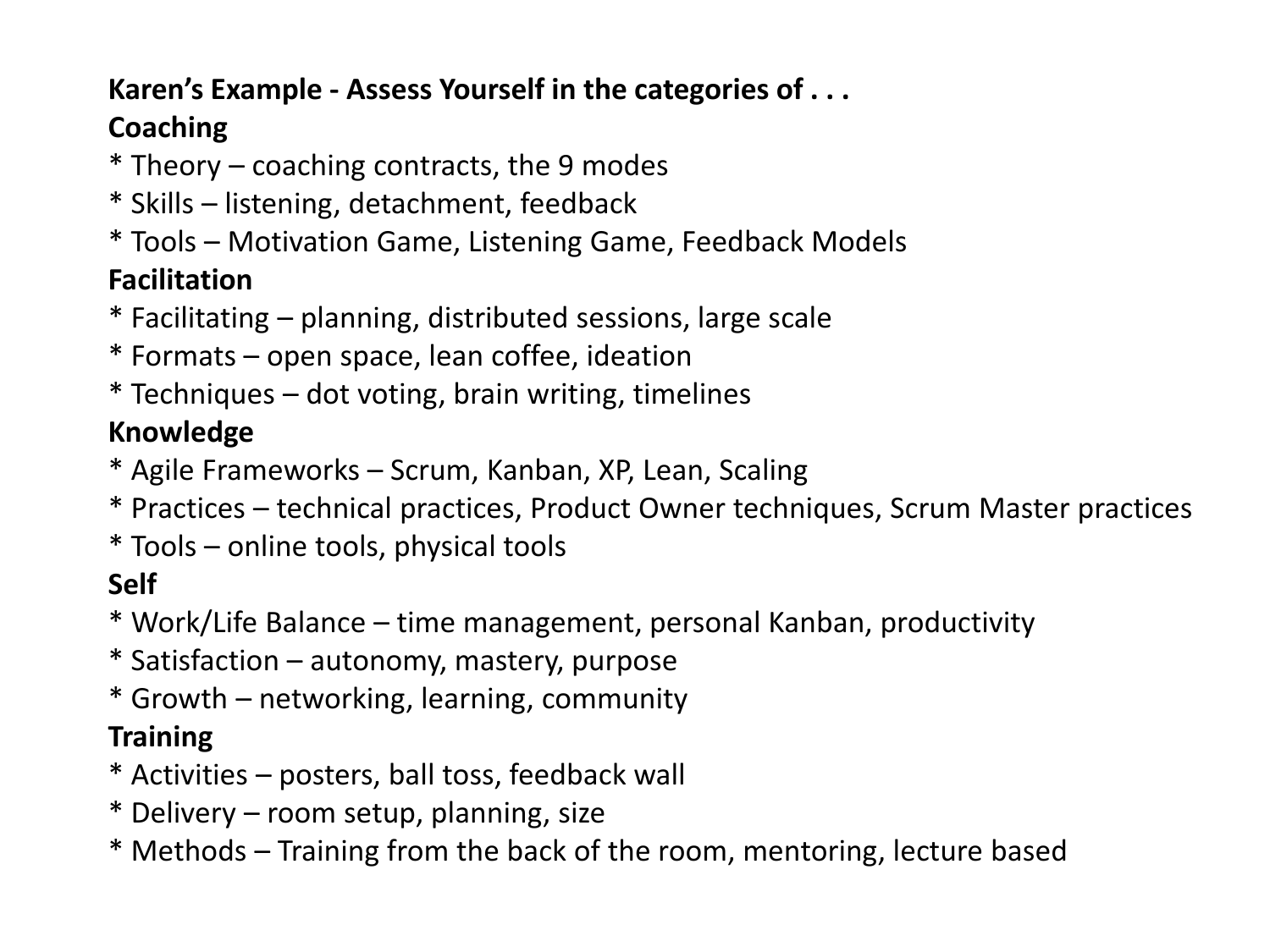Assessing Yourself or Others – Some Scales We Often See

\_\_\_\_\_\_\_\_\_\_\_\_\_\_\_\_\_\_\_\_\_\_\_\_\_\_\_\_\_\_\_\_\_\_\_\_\_\_\_\_\_\_\_\_\_\_\_\_\_

|      |      | Good / Bad<br>Left / Right<br>Ying / Yang | Two Categories when brainstorming<br>Is the worst way to proceed |                                                                             |  |  |  |  |
|------|------|-------------------------------------------|------------------------------------------------------------------|-----------------------------------------------------------------------------|--|--|--|--|
| Poor | Fair | $1$ to 5<br>1 to 10<br>Average            | Satisfactory                                                     | Numerical – Scales – Rankings<br>equally bad for conversations<br>Delighted |  |  |  |  |

#### But using  $Shu - Ha - Ri$

- Non-Threatening
- Nebulous and Indistinct Settings
- Moving from a level is not quantum
- Reminds us that we are on a Learning Journey

So now work on your Action Plan . . .

Sometimes it's the journey that teaches you a lot about your destination.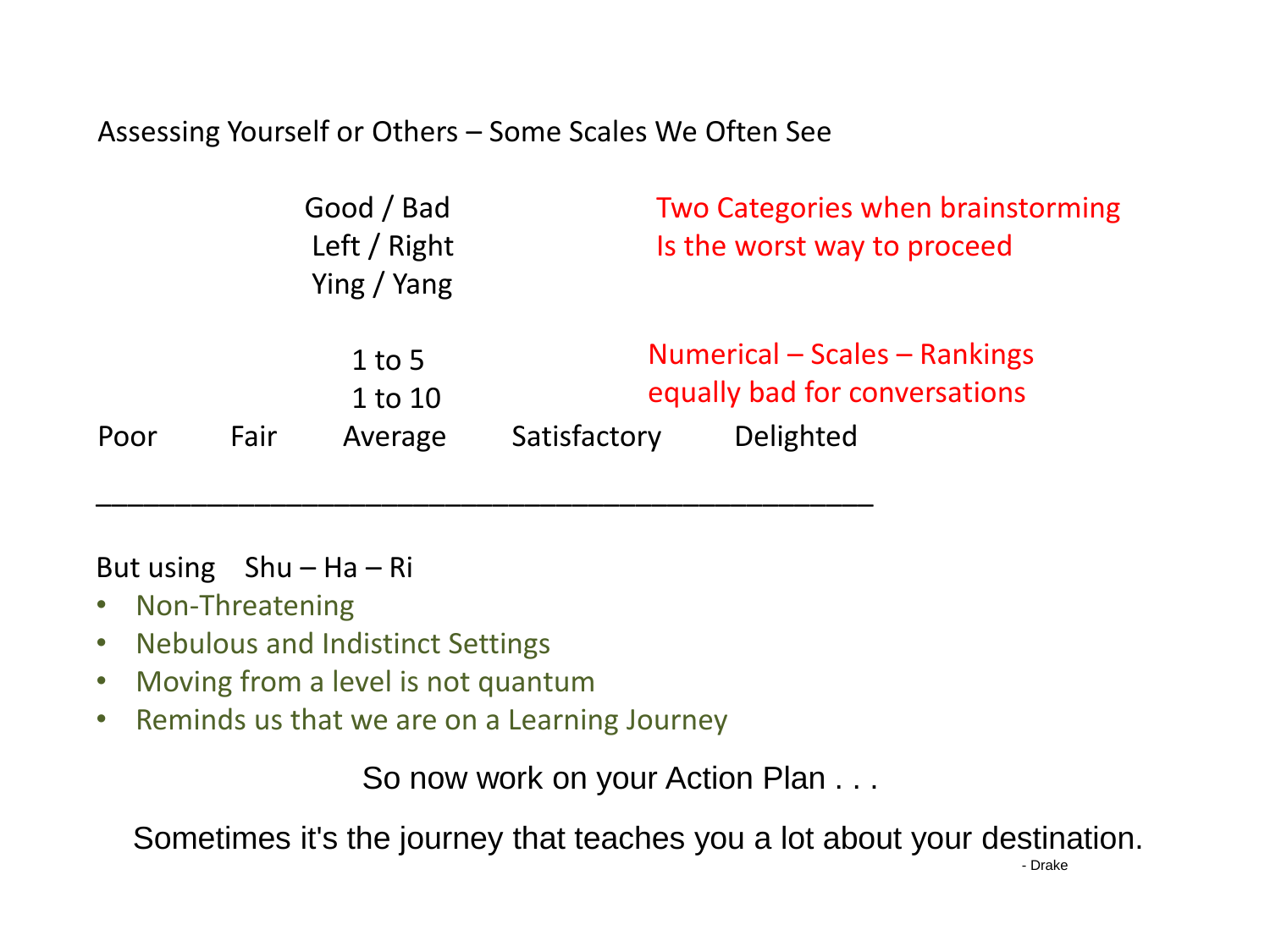# Absorb

Adopt

Adapt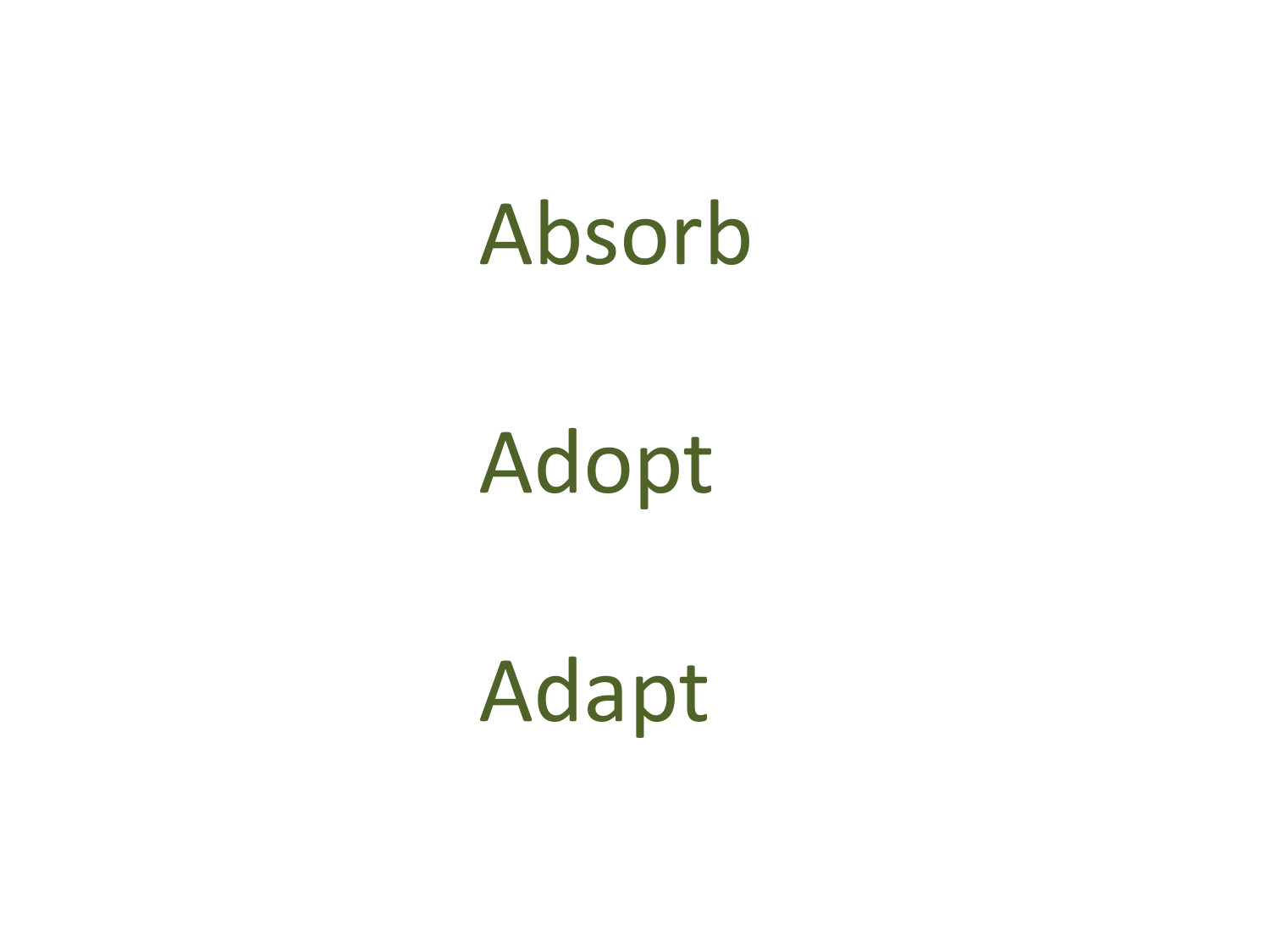Next Up

Deborah Wyse

And

Impact Mapping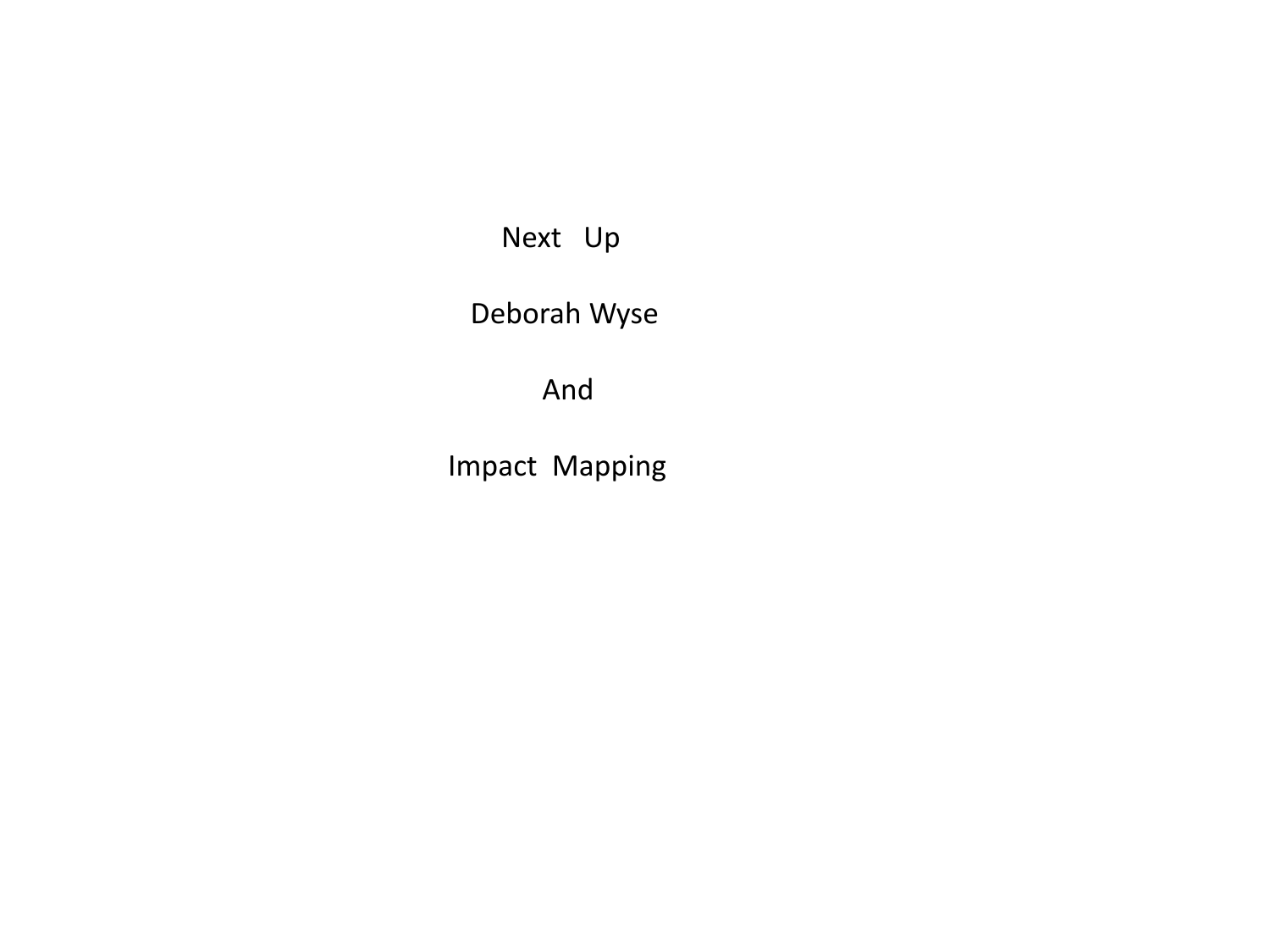#### HOUR ONE 9:45 to 10:45

 John Voris – 5 minute Lightning Talk on the use of Karen Greaves Shu-Ha-Ri method of mapping team improvement areas. <http://www.scrumexpert.com/knowledge/assessing-your-agile-coaching-skills> used with permission.

 Deb Wyze - 20 to 25 minute Lightning Talk about Impact Mapping, condensing her workshop into just a slide presentation. For a takeaway, I will have a handout of 2 pages and so will Pete, so see if you want to create a 2 page handout too. Also, for a short demonstration of your topic, cut it down so it is almost an advertisement for a longer session. Because we have lots of open slots for our AgilePhilly evening meetings, and a repeat of your workshop would be welcome. <http://www.agilephilly.com/events/impact-mapping>

( Deb, we could include a short exercise for an Impact Mapping walk-through.

( We could have a small team of hand-picked compatriots / "shills" in the group who will be front and center while the others watch. They will follow a "Script". ( They go through a quick Impact Mapping Exercise where they know the bullet points we want to surface in their 8 minutes, as they are interacting as a team.

Pete Fleming – from the workshop from last night . . .

 <https://www.meetup.com/ProductTank-Philadelphia/events/upcoming> The Experience is the Product! A Customer Journey Map Workshop – <https://chariotsolutions.com/event/the-experience-is-the-product-a-customer-journey-map-workshop-sold-out>

Pete finishes HOUR ONE

 Intro and Slides Interview as Pairs Create the Three Stickies from the Interview and put them into the Touch Points Break

HOUR TWO – 11:00 to 12:00

 is all Pete Fleming – to finish the workshop, Deb to facilitate If you need to break early or if it goes late, that's OK. It will be lunch time and it helps me stagging the lunch line rush.